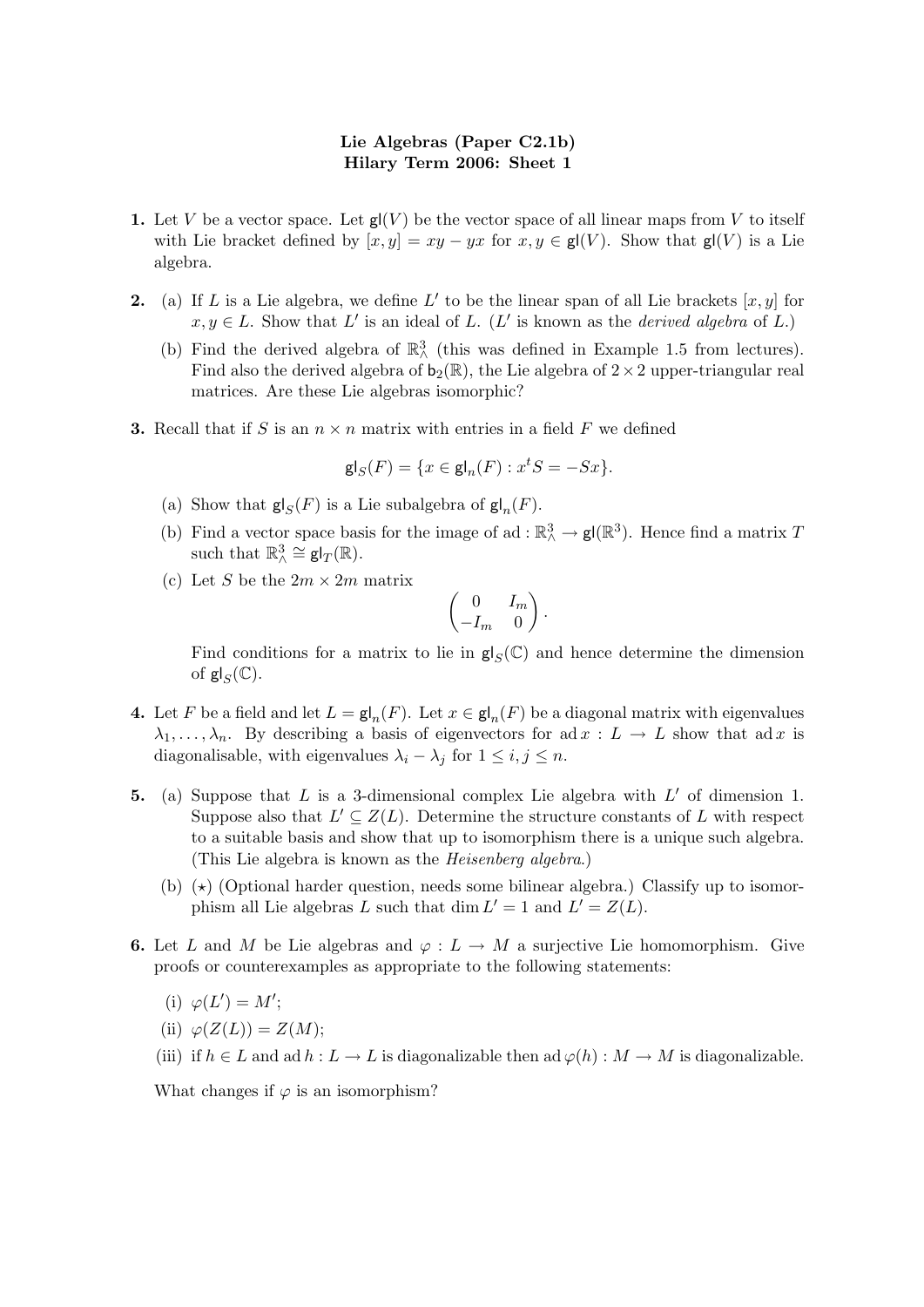- 7. Let  $n \geq 2$ . Show that the trace map,  $\text{tr} : \mathsf{gl}_n(\mathbb{C}) \to \mathbb{C}$  is a Lie algebra homomorphism. (Here C should be regarded as the 1-dimensional abelian Lie algebra.) Describe explicitly the kernel of tr and the elements of the quotient space  $\mathsf{gl}_n(\mathbb{C})/\ker \mathsf{tr}.$
- 8. Find the structure constants of  $sl_2(\mathbb{C})$  with respect to the basis

$$
h = \begin{pmatrix} 1 & 0 \\ 0 & -1 \end{pmatrix}, \quad e = \begin{pmatrix} 0 & 1 \\ 0 & 0 \end{pmatrix}, \quad f = \begin{pmatrix} 0 & 0 \\ 1 & 0 \end{pmatrix}.
$$

Show that the only ideals of  $sl_2(\mathbb{C})$  are 0 and itself.

- **9.** If a Lie algebra L is a vector space direct sum of two Lie subalgebras  $L_1$  and  $L_2$  such that  $[L_1, L_2] = 0$ , then we say that L is the *direct sum* of  $L_1$  and  $L_2$  and write  $L = L_1 \oplus L_2$ .
	- (a) Show that  $gl_2(\mathbb{C})$  is the direct sum of  $sl_2(\mathbb{C})$  with the subalgebra of scalar multiples of the  $2 \times 2$  identity matrix.
	- (b) Show that if L is the direct sum of Lie subalgebras  $L_1$  and  $L_2$  then  $L_1$  and  $L_2$  are in fact ideals of L. Show also that  $Z(L) = Z(L_1) \oplus Z(L_2)$  and  $L' = L'_1 \oplus L'_2$ .
	- (c) Which of the 3-dimensional complex Lie algebras L with dim  $L' \leq 1$  admit a nontrivial direct sum decomposition?
	- (d) Are the summands in the direct sum decomposition of a Lie algebra uniquely determined? That is, if  $L = L_1 \oplus L_2$  and  $L = M_1 \oplus M_2$ , must  $\{L_1, L_2\} = \{M_1, M_2\}$ ?
- 10. Let  $L = \langle t \rangle \oplus V$  where V is a 2-dimensional complex vector space. Let  $T : V \to V$  be an invertible linear transformation. Define a Lie bracket on L by

$$
[v, w] = 0, [t, v] = T(v) \text{ for all } v, w \in V
$$

and extending linearly. Check that this defines a Lie algebra and that  $L' = V$ . For non-zero  $\lambda \in \mathbb{C}$  let  $L_{\lambda}$  be the Lie algebra obtained when

$$
T = \begin{pmatrix} 1 & 0 \\ 0 & \lambda \end{pmatrix}
$$

.

Show that  $L_{\lambda} \cong L_{\mu}$  if and only if  $\lambda = \mu$  or  $\lambda = \mu^{-1}$ .

- 11. Let  $L = b_n(F)$ , the Lie algebra of upper-triangular  $n \times n$  matrices over a field F. Find the derived series of L, verifying your answer for the case  $n = 4$ . Deduce that L is solvable and determine the least m for which  $L^{(m)} = 0$ .
- 12. ( $\star$ ) (Optional question.) Let S and T be matrices with entries in a field F. Suppose that S and T are congruent; that is,  $P^{t}SP = T$  for some invertible matrix P. Prove that  $\mathsf{gl}_S(F)$  is isomorphic to  $\mathsf{gl}_T(F)$ . (See Question 3 on sheet 1 for the definition of  $\mathsf{gl}_S(F)$ .)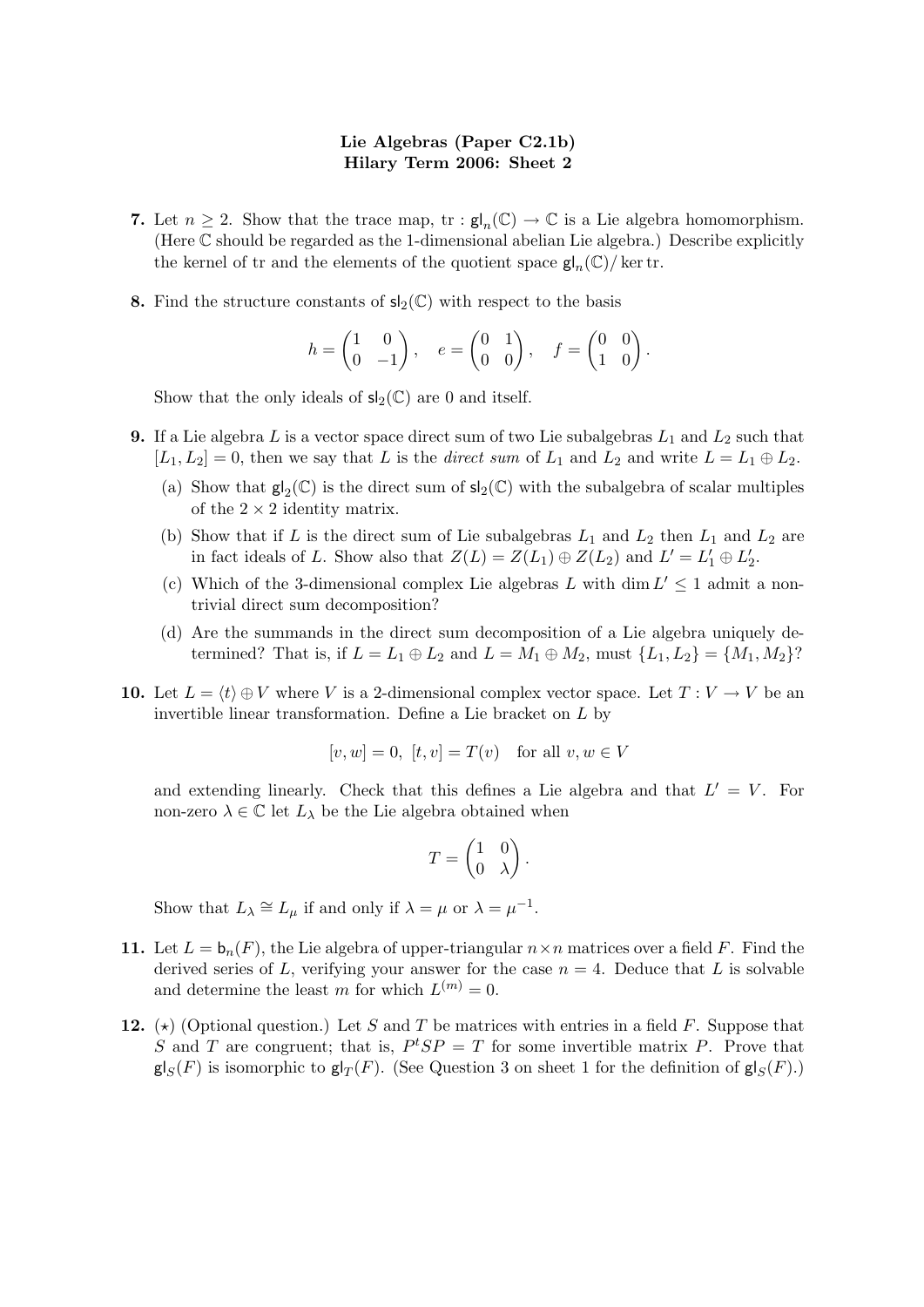- **13.** Let V be a vector space and let  $L = gl(V)$ .
	- (a) Show that

$$
(\text{ad }x)^m y = \sum_{k=0}^m (-1)^{m-k} \binom{m}{k} x^k y x^{m-k} \quad \text{for all } x, y \in L.
$$

Deduce that if  $x \in L$  is nilpotent then ad  $x : L \to L$  is also nilpotent. Does the converse hold?

- (b) Any  $x \in L$  may be written in the form  $x = d + n$  where  $d \in L$  is diagonalisable,  $n \in L$  is nilpotent and d and n commute; this is known as the *Jordan decomposition* of x. Show that add :  $L \to L$  is diagonalisable and adn :  $L \to L$  is nilpotent. Deduce that ad x has Jordan decomposition ad  $x = ad d + ad n$ .
- 14. (a) Show that if a Lie algebra L has an ideal I such that both I and  $L/I$  are solvable, then  $L$  is solvable.
	- (b) Let I and J be ideals of a Lie algebra L. Let  $[I, J]$  be the span of all Lie brackets [x, y] with  $x \in I$  and  $y \in J$ . Show that [I, J] is an ideal of L.
	- (c) Use part (b) to show that if  $L$  is a Lie algebra with a non-zero radical then  $L$  has a non-zero abelian ideal. Deduce that a Lie algebra is semisimple if and only if it has no abelian ideals.
- **15.** Let  $L$  be the set of complex matrices of the form  $\sqrt{ }$  $\overline{1}$  $\alpha$   $\beta$   $\lambda$  $\gamma$  δ  $\mu$ 0 0 0  $\setminus$ where  $\alpha + \delta = 0$ .

Show that L is a Lie subalgebra of  $\mathsf{gl}_3(\mathbb{C})$ . Find the radical of L and show that L contains a subalgebra isomorphic to  $L/rad L$ . Prove that the only ideal of  $L$  strictly contained in rad L is  $\{0\}$ .

**16.** Let F be a field of characteristic not 3. Let L be a Lie algebra over F such that  $(\text{ad } t)^2 = 0$ for all  $t \in L$ . By expanding  $[x + y, [x + y, z]]$  show that

 $[y, [x, z]] = -[x, [y, z]]$  for all  $x, y, z \in L$ .

Hence use the Jacobi identity to show that  $L^2 = [L, [L, L]] = \{0\}$ . (\*) What can be said if F has characteristic 3?

17. Let V be a complex vector space. Suppose that  $L \subseteq \mathsf{gl}(V)$  is an abelian Lie algebra. Show that there is a basis of  $V$  in which all the elements of  $L$  are represented by uppertriangular matrices.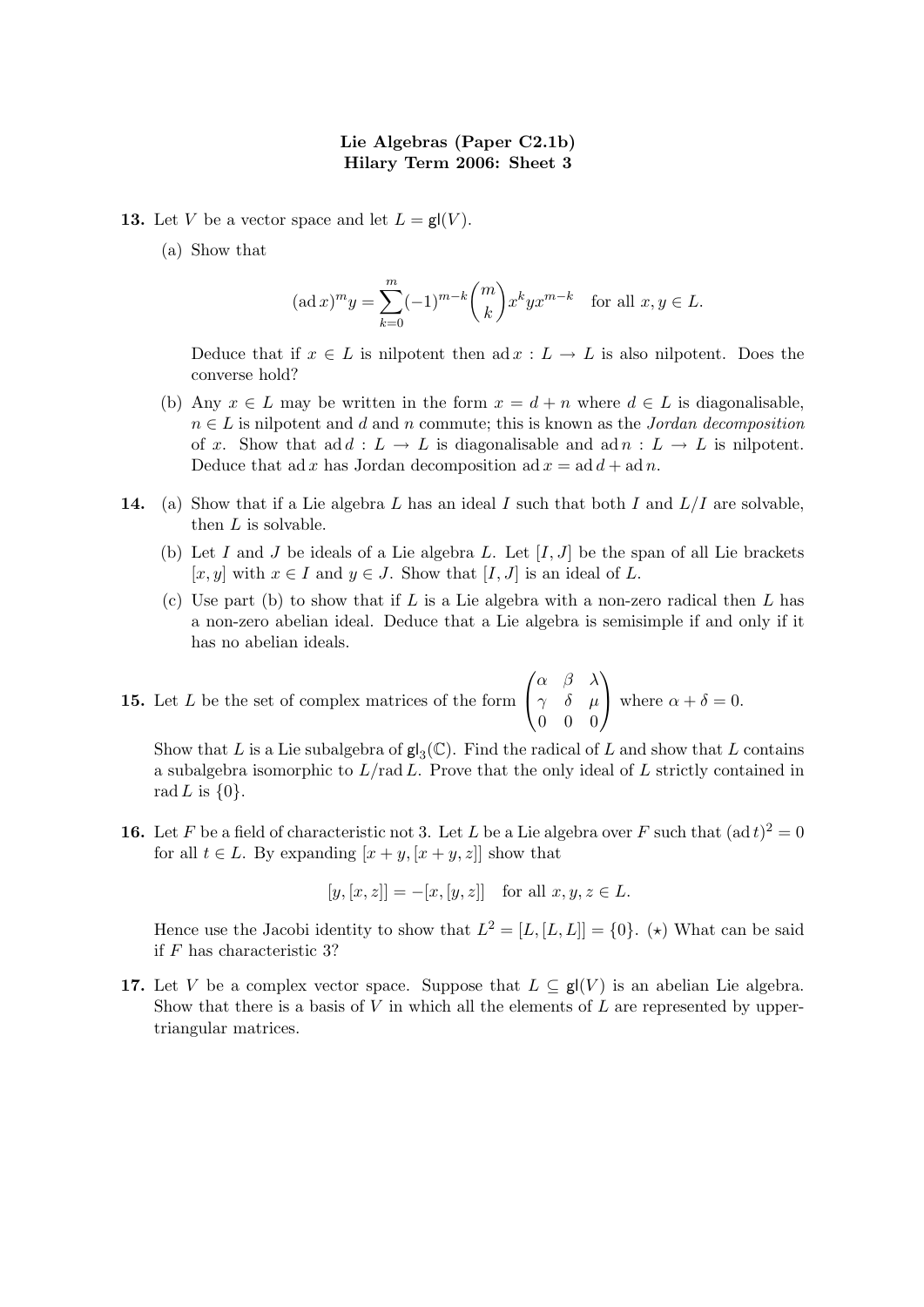18. Let L be a Lie algebra. Show that the following conditions are equivalent

- (i)  $L^m = 0;$
- (ii) there is a chain of ideals of  $L$ ,

$$
L = I_0 \supseteq I_1 \supseteq \ldots \supseteq I_m = \{0\}
$$

such that  $I_{k-1}/I_k \leq Z(L/I_k)$  for  $1 \leq k \leq m$ ;

- (iii) ad  $x_1 \circ$  ad  $x_2 \circ \ldots \circ$  ad  $x_m = 0$  for all  $x_1 \ldots, x_m \in L$ .
- 19. Give an example of a Lie algebra L and an ideal I of L such that I and  $L/I$  are nilpotent but L is not. ( $\star$ ) Show that the sum of two nilpotent ideals of a Lie algebra is nilpotent; note that the method used in the solvable case cannot be applied here.
- 20. Show that a complex Lie algebra is nilpotent if and only if all its 2-dimensional Lie subalgebras are abelian. Hint: Use the second version of Engel's Theorem.
- 21. Let L be a complex Lie algebra. Use Lie's Theorem to prove that L is solvable if and only if  $L'$  is nilpotent.
- 22. Let V be a complex vector space and let  $L \subseteq \mathbf{g}(\{V\})$  be isomorphic to the 2-dimensional non-abelian Lie algebra. Prove (without using Lie's Theorem) that V contains a common eigenvector for the elements of L. Hint: use the result from lectures that if x and y are linear maps on V such that  $[x, y]$  commutes with x then  $xy - yx$  is nilpotent.
- **23.** Let p be prime and let F be a field of characteristic p. Let  $L = \langle x, y \rangle$  with Lie bracket defined by  $[x, y] = x$  be a w2-dimensional non-abelian Lie algebra over F. Let V be a p-dimensional vector space over F. Show that the map  $\varphi: L \to \mathsf{gl}(V)$  defined by

$$
\varphi(x) = \begin{pmatrix} 0 & 1 & 0 & \dots & 0 \\ 0 & 0 & 1 & \dots & 0 \\ \vdots & \vdots & \vdots & \ddots & \vdots \\ 0 & 0 & 0 & \dots & 1 \\ 1 & 0 & 0 & \dots & 0 \end{pmatrix}, \quad \varphi(y) = \begin{pmatrix} 0 & 0 & \dots & 0 & 0 \\ 0 & 1 & \dots & 0 & 0 \\ \vdots & \vdots & \ddots & \vdots & \vdots \\ 0 & 0 & \dots & p-2 & 0 \\ 0 & 0 & \dots & 0 & p-1 \end{pmatrix}
$$

is a faithful representation of L. Show that  $\varphi(x)$  and  $\varphi(y)$  have no common eigenvector, and deduce that Lie's Theorem may fail in prime characteristic.  $(\star)$  Show that in fact V is an irreducible representation of  $L$ ; that is,  $V$  has no non-trivial proper subspace invariant under  $\varphi(L)$ .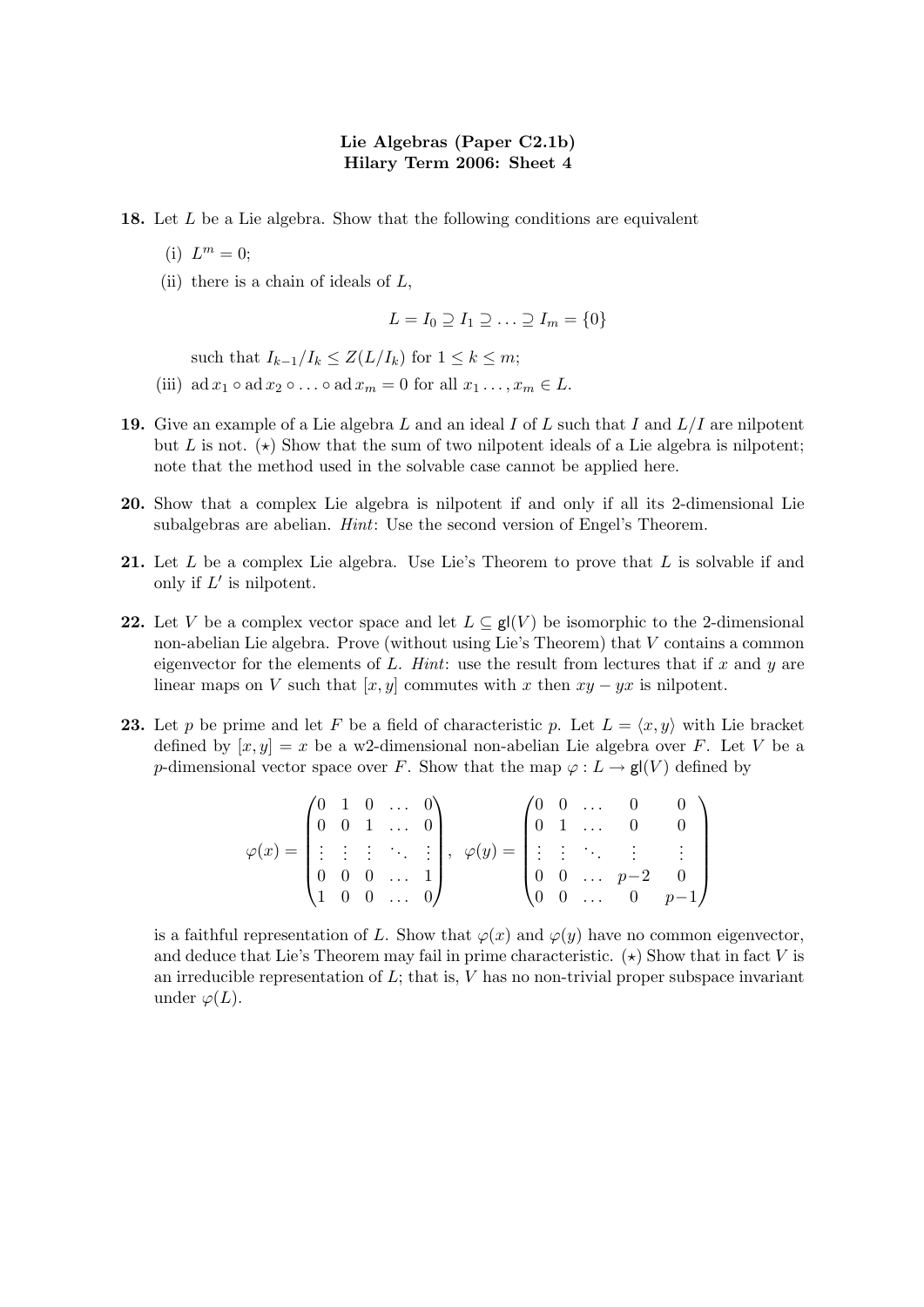**24.** (a) Let L be a Lie algebra and let  $\varphi: L \to \mathsf{gl}(V)$  be a representation of L. Given  $w \in V$ , define the subrepresentation *generated by w* to be the subspace  $W$  of  $V$  spanned by all elements of the form

 $\varphi(x_1)\dots\varphi(x_m)(w)$ 

where  $x_1 \ldots, x_m \in L$  and  $m \geq 0$ . Show that W is the smallest subrepresentation of V which contains w. Prove that V is irreducible if and only if V is equal to the subrepresentation generated by any of its non-zero elements.

- (b) Show that the adjoint representation of a non-zero Lie algebra L is irreducible if and only if L has no non-trivial proper ideals.
- (c) Prove that the natural representation of  $\mathsf{sl}_n(\mathbb{C})$  is irreducible for  $n \geq 1$ .
- 25. Let L be a complex Lie algebra and let V be an L-module. Show that if  $z \in Z(L)$  then the map  $\theta_z : V \to V$  defined by  $\theta_z(v) = z \cdot v$  is an *L*-module homomorphism. Hence show that if L has a faithful irreducible representation then dim  $Z(L) \leq 1$ .
- **26.** Let F be a field and let  $L = b_n(F)$ . Let  $V = F^n$  be the natural L-module.
	- (a) Let  $e_1, \ldots, e_n$  be the standard basis of  $F^n$ . For  $1 \le r \le n$ , let  $W_r = \text{Span}\{e_1, \ldots, e_r\}$ . Prove that  $W_r$  is a submodule of V.
	- (b) Show that every non-zero submodule of  $V$  is equal to one of the  $W_r$ . Deduce that if  $n \geq 2$  then V cannot be written as a direct sum of irreducible L-modules.
- **27.** (a) Find an explicit isomorphism between  $V_2$  and the adjoint representation of  $sl_2(\mathbb{C})$ .

(b) Let L be the Lie algebra of complex matrices of the form  $\sqrt{ }$  $\overline{1}$  $\alpha$  β  $\lambda$  $\gamma$  δ  $\mu$ 0 0 0  $\setminus$ , and let  $M \subseteq L$  be the Lie subalgebra of matrices where  $\lambda = \mu = 0$  and  $\alpha + \delta = 0$ . Show that  $L$  may be regarded as a representation of  $M$  via the adjoint action and that  $L$ decomposes as a direct sum of irreducible representations of M.

- **28.** Let  $L = \langle x, y, z \rangle_{\mathbb{C}}$  be the complex Heisenberg algebra with its usual generators, so  $[x, y] =$ z and z is central. Suppose that  $\varphi: L \to \mathsf{gl}(V)$  is a 2-dimensional representation of L. Use Lie's Theorem to prove that  $\varphi(z) = 0$  and deduce that  $\varphi$  is not faithful. Show that L does have a faithful 3-dimensional representation.
- 29. Let L be a Lie algebra. A derivation of L is a linear map  $D : L \to L$  such that  $D([x, y]) = [D(x), y] + [x, D(y)]$  for all  $x, y \in L$ .
	- (a) Show that if  $x \in L$  then ad  $x : L \to L$  is a derivation of L.
	- (b) Show that if D and E are derivations of a Lie algebra L then  $DE ED$  is also a derivation. Hence show that if  $Der L$  is the set of derivations of  $L$  then  $Der L$  is a Lie subalgebra of  $g(L)$  containing ad L as an ideal. Need DE be a derivation?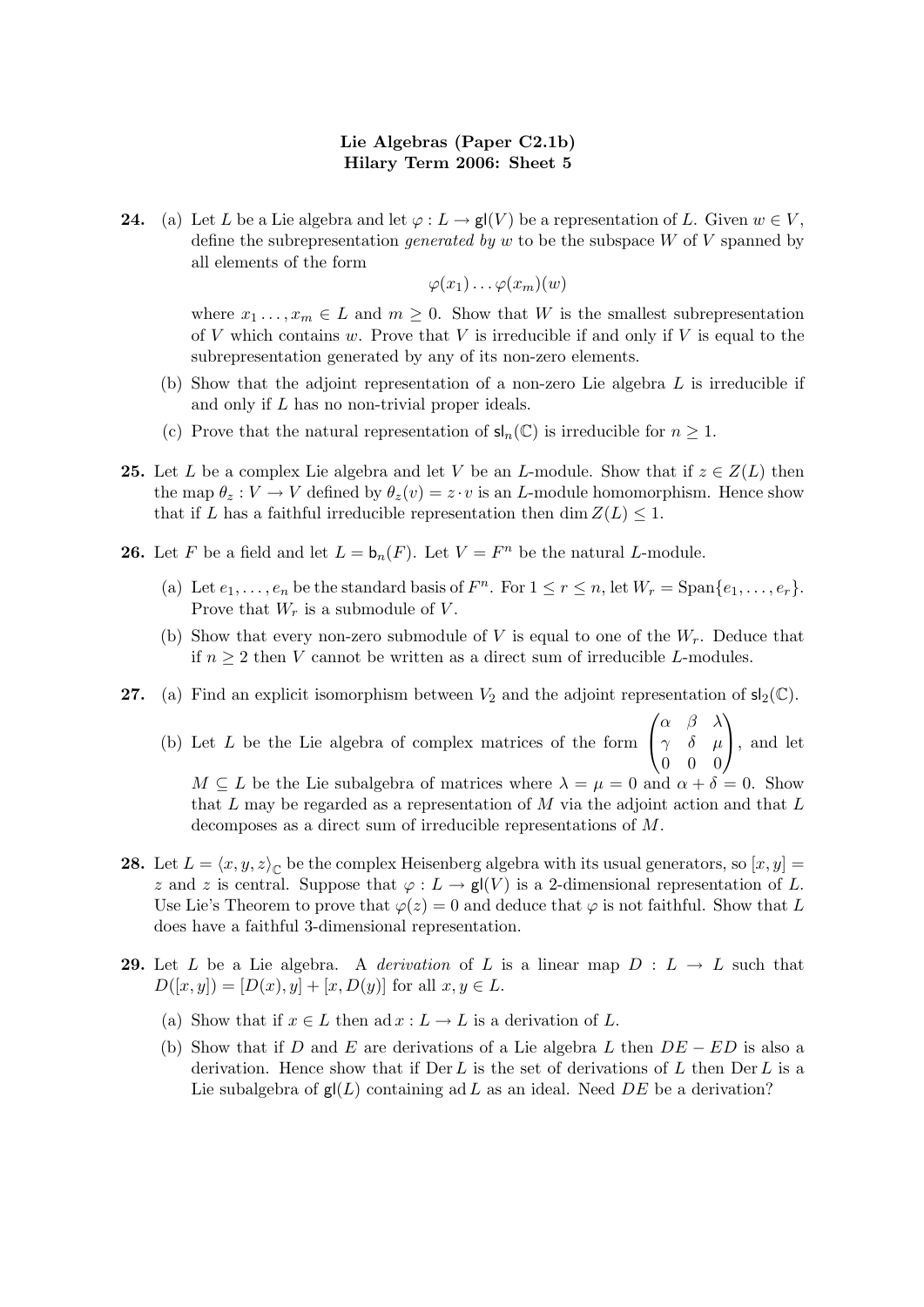**30.** Let U be a finite-dimensional module for  $\mathsf{sl}_2(\mathbb{C})$ . Suppose that  $U = S_1 \oplus \ldots \oplus S_k$  where each  $S_i$  is a simple  $\mathsf{sl}_2(\mathbb{C})$ -submodule of U. Show that the number k of simple summands is equal to dim  $U_0 + \dim U_1$ , where for  $\lambda \in \mathbb{C}$ ,

$$
U_{\lambda} = \{ v \in U : h \cdot v = \lambda v \}.
$$

**31.** Let  $L = sl_3(\mathbb{C})$ . Let  $M \cong sl_2(\mathbb{C})$  be the subalgebra of L defined by

$$
M = \left\{ \begin{pmatrix} \alpha & \beta & 0 \\ \gamma & \delta & 0 \\ 0 & 0 & 0 \end{pmatrix} : \alpha + \delta = 0 \right\}.
$$

Let  $h = e_{11} - e_{22} \in M$ . Find a basis for L consisting of eigenvectors for h. Consider L as an  $M$ -module via the adjoint map. Express  $L$  as a direct sum of irreducible  $M$ -modules.

- **32.** (a) Let V be a vector space with basis  $v_1, \ldots, v_n$ . Suppose that  $(-,-)$  is a symmetric bilinear form on V, with matrix A in the basis  $v_1, \ldots, v_n$ , so  $A_{ij} = (v_i, v_j)$ . Show that  $V^{\perp} = 0$  if and only the matrix A is non-singular.
	- (b) Show that if  $L$  is a nilpotent Lie algebra then the Killing form on  $L$  is identically zero.
	- (c)  $\star$ ) Suppose that L is a 3-dimensional complex solvable Lie algebra that is not nilpotent. Using the classification given in lectures find the possible Killing forms for L. Deduce that the converse to (b) does not hold.
	- (d) Compute the Killing form of  $sl_2(\mathbb{C})$  and check that it is non-degenerate. Is the Killing form of  $\mathsf{gl}_2(\mathbb{C})$  non-degenerate?
- **33.** Let L be a semisimple Lie algebra. Suppose that  $L = L_1 \oplus \ldots \oplus L_r$  where the  $L_r$  are ideals which are simple. Show that  $Z(L) = 0$  and  $L' = L$ . Now suppose that J is a simple ideal of L. By considering  $[L, J]$  show that  $J = L_i$  for some i.
- **34.** (a) Let  $L = \mathsf{so}_3(\mathbb{C})$ . Find the root space decomposition of L with respect to its 1dimensional subalgebra of diagonal matrices. Hence show that  $\mathsf{so}_3(\mathbb{C}) \cong \mathsf{sl}_2(\mathbb{C})$ .
	- (b) Let  $L = \mathsf{sl}_n(\mathbb{C})$  where  $n \geq 2$ . Let H be the subalgebra of diagonal matrices in L and let  $\lambda_i \in H^*$  be the map sending the diagonal matrix d to its entry in position i. Show that the root space decomposition of  $L$  with respect to  $H$  is

$$
L = H \oplus \bigoplus_{i \neq j} \langle e_{ij} \rangle
$$

and find the corresponding roots in  $H^*$  in terms of the  $\lambda_i$ . Hence show that L is a simple Lie algebra and that  $H$  is a Cartan subalgebra of  $L$ .

*Hint*: if I is a non-zero ideal of L then, as H acts diagonalisably on I, I must contain a common eigenvector for the elements of H, so either  $I \subseteq H$  or  $e_{ij} \in I$  for some  $i \neq j$ .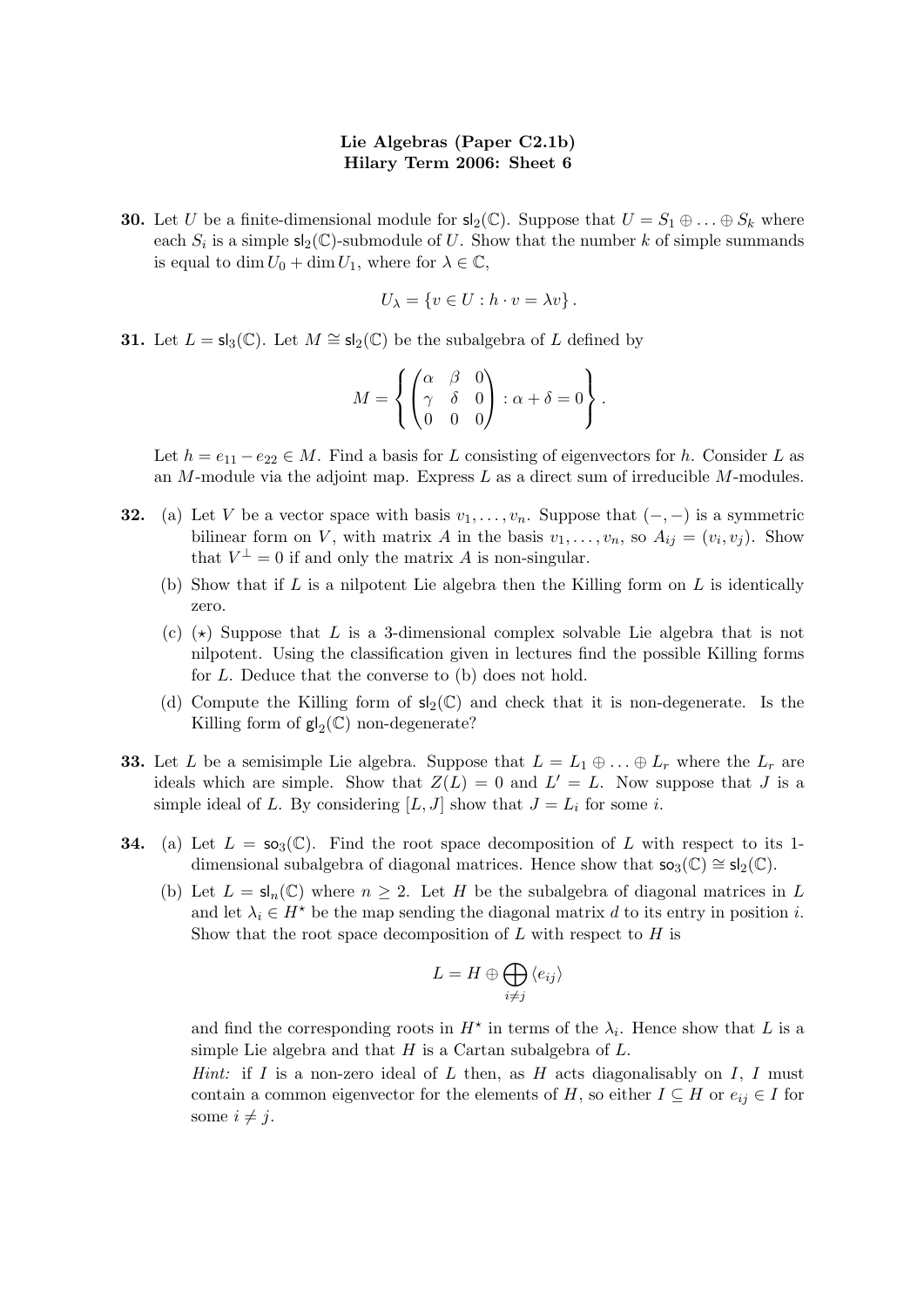- **35.** ( $\star$ ) Recall that if L is a Lie algebra then a linear map  $D : L \to L$  is a derivation if  $D([x, y]) = [D(x), y] + [x, D(y)]$  for all  $x, y \in L$ .
	- (a) Show that if I is an ideal of a Lie algebra L and  $x \in L$  then ad  $x : I \to I$  is a derivation of I.
	- (b) Find an example of a Lie algebra L with an ideal I and a derivation  $D: I \to I$  that is not of the form ad x for any  $x \in I$ .
	- (c) Let  $L$  be a semisimple Lie algebra and let  $I$  be a non-zero ideal of  $L$  of the smallest possible dimension. Show that  $I$  is a simple Lie algebra. Let  $B$  be the *centraliser* of  $I$  in  $L$ ; that is,

$$
B = \{ x \in L : [x, a] = 0 \text{ for all } a \in I \}.
$$

Show that B is an ideal of L and that  $L = I \oplus B$ . Hence show that a semisimple Lie algebra is a direct sum of simple Lie algebras.

In part (c) you may assume that an ideal of a semisimple algebra is semisimple, and that if L is a semisimple Lie algebra and  $D: L \to L$  is a derivation then  $D = ad x$  for some  $x \in L$ .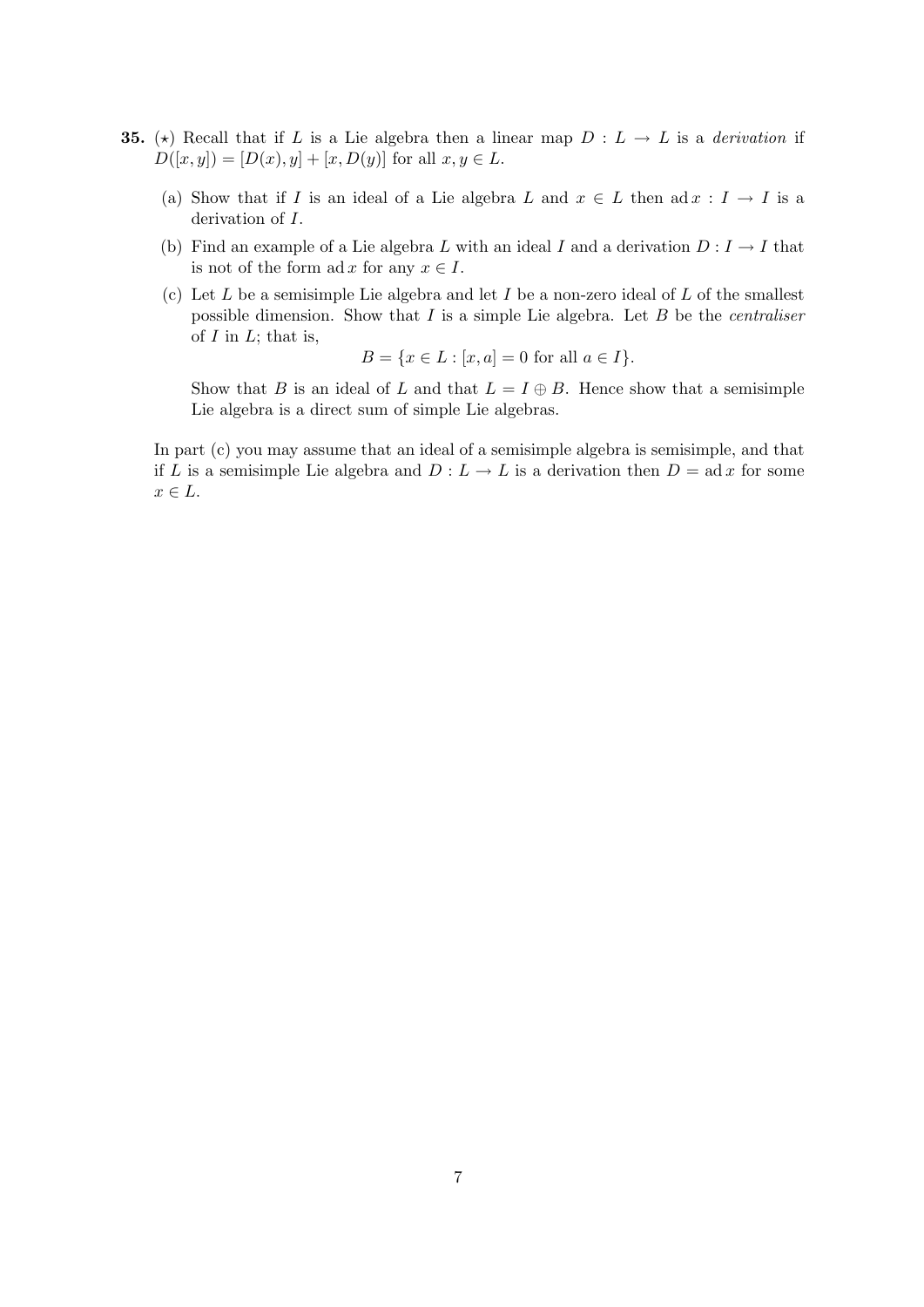**36.** Suppose that L is a complex semisimple Lie algebra with Cartan subalgebra H. Let  $\Phi$ be the set of roots of L with respect to  $H$ . Use results from lectures to prove that

$$
\dim L = \dim H + |\Phi|
$$

and that  $|\Phi|$  is even. Hence show that there are no complex semisimple Lie algebras of dimensions 4, 5, or 7. Give examples of complex semisimple Lie algebras of dimensions 6 and 8.

**37.** Say that a Lie subalgebra  $H$  of a complex Lie algebra  $L$  is toral if all its elements are semisimple. Show that a toral subalgebra is automatically abelian. Hint: show that if  $x \in H \backslash Z(H)$  then ad x has a eigenvector  $y \in H$  with a non-zero eigenvalue. Now look at ad  $y$  to get a contradiction.

Deduce that a maximal toral subalgebra of  $L$  is a Cartan subalgebra of  $L$ .

- **38.** Let L be a complex semisimple Lie algebra with Cartan subalgebra H and let  $\Phi$  be the set of roots of  $L$  with respect to  $H$ .
	- (a) Show that if  $\beta(h) = 0$  for all  $\beta \in \Phi$  then  $h \in Z(L)$ . Deduce that  $h = 0$ .
	- (b) In the main step in the proof of Theorem 8.8, we showed that if  $x \in L_{\alpha}$  and  $y \in L_{-\alpha}$ , and  $h = [x, y] \neq 0$ , then  $\alpha(h) \neq 0$ . Here is an alternative proof of this using root string modules. Suppose that  $\alpha(h) = 0$ . Let  $\beta \in \Phi$  be any root. Let

$$
U=\bigoplus_c \mathrm{L}_{\beta+c\alpha}
$$

be the  $\alpha$ -root string module through  $\beta$ , By considering the trace of h on U, show that  $\beta(h) = 0$  and hence obtain a contradiction.

- **39.** Recall that  $\mathsf{sp}_4(\mathbb{C}) = \mathsf{gl}_S(\mathbb{C})$  where  $S = \begin{pmatrix} 0 & I_2 \\ -I_2 & 0 \end{pmatrix}$  $-I_2$  0 . (See question 3 on sheet 1 for the definition of  $\mathsf{gl}_S(\mathbb{C})$ .)
	- (a) Determine the root space decomposition of  $sp_4(\mathbb{C})$  with respect to its Cartan subalgebra H of diagonal matrices.
	- (b) Let  $\Phi$  be the set of roots of  $\mathsf{sp}_4(\mathbb{C})$  with respect to H. Show that  $\Phi$  contains roots  $\alpha, \beta$  such that  $(\beta, \beta)/(\alpha, \alpha) = 2$ ,  $(\beta, \alpha) < 0$  and  $2(\beta, \alpha)/(\alpha, \alpha) \times 2(\alpha, \beta)/(\beta, \beta) = 2$ .
	- (c) Draw a diagram showing the elements of  $\Phi$  in the real subspace of  $H^*$  spanned by the roots. What are the lengths of the root strings?
- 40. Let L be a complex semisimple Lie algebra with Cartan subalgebra H and roots  $\Phi$ . Suppose that  $\Phi$  may be decomposed in a non-trivial way as  $\Phi = \Phi_1 \cup \Phi_2$  where  $(\alpha, \beta) = 0$ for all  $\alpha \in \Phi_1, \beta \in \Phi_2$ . Show that L is a direct sum of two smaller dimensional Lie algebras. Does the converse hold?